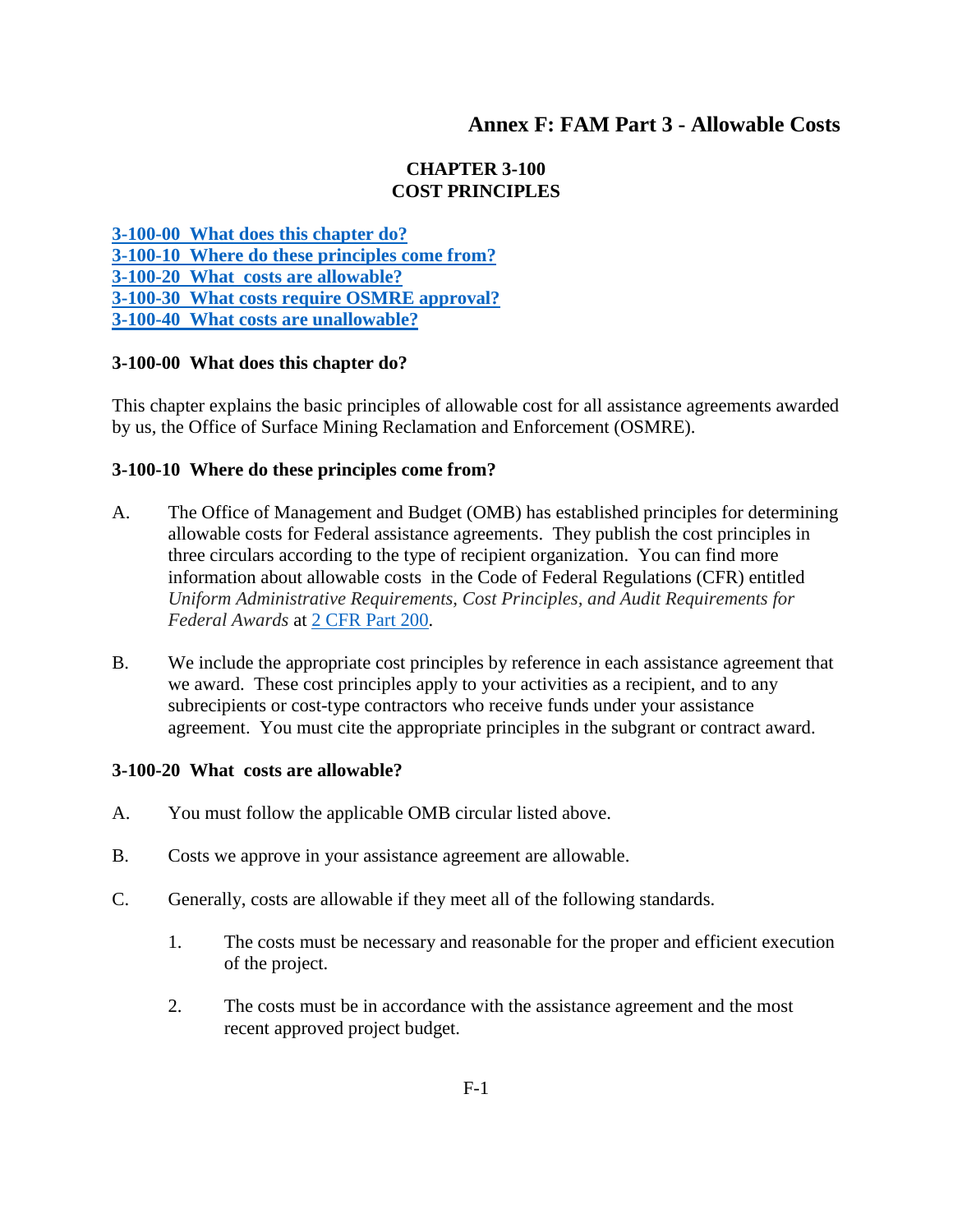- 3. The costs must not be prohibited by Federal, state, or local statutes or regulations.
- 4. The costs must be applied consistently with your accounting procedures.
- 5. The costs must not be included as part of any other Federally financed program.
- 6. The costs must be net costs after deducting all applicable credits.
- 7. The costs must comply with any budgetary or other types of restrictions on expenses we have established.
- 8. The costs must be incurred and the work performed within the dates of the performance period. Pre-agreement or proposal costs may be allowable, but only if the assistance agreement specifically provides for them.
- 9. The costs must be fully documented.

## <span id="page-1-0"></span>**3-100-30 What costs require OSMRE approval?**

- A. The OMB cost circulars show that some costs, including equipment, are only allowable with our prior approval. If you included these costs in your application budget, our approval of your assistance agreement or amendment constitutes our approval of the costs. If these costs are not in your approved budget, you must request our approval before you incur the costs.
- B. When you treat these costs as indirect costs (or, in the case of a state government, include them in a statewide cost allocation plan), we will consider that approval of your indirect cost rate or cost allocation plan by the cognizant Federal agency constitutes our approval of the costs. You do not have to request our specific approval.

### <span id="page-1-1"></span>**3-100-40 What costs are unallowable?**

- A. You must apply the standards of the applicable OMB cost principles to determine whether a cost is unallowable. However, you must consider the specific circumstances in each case when you apply the cost principles.
- B. The following list provides some examples of unallowable costs.
	- 1. Costs related to losses from uncollectible accounts, other claims, or any related costs.
	- 2. Costs related to payments to a contingency reserve or any similar provision for unforeseen events.